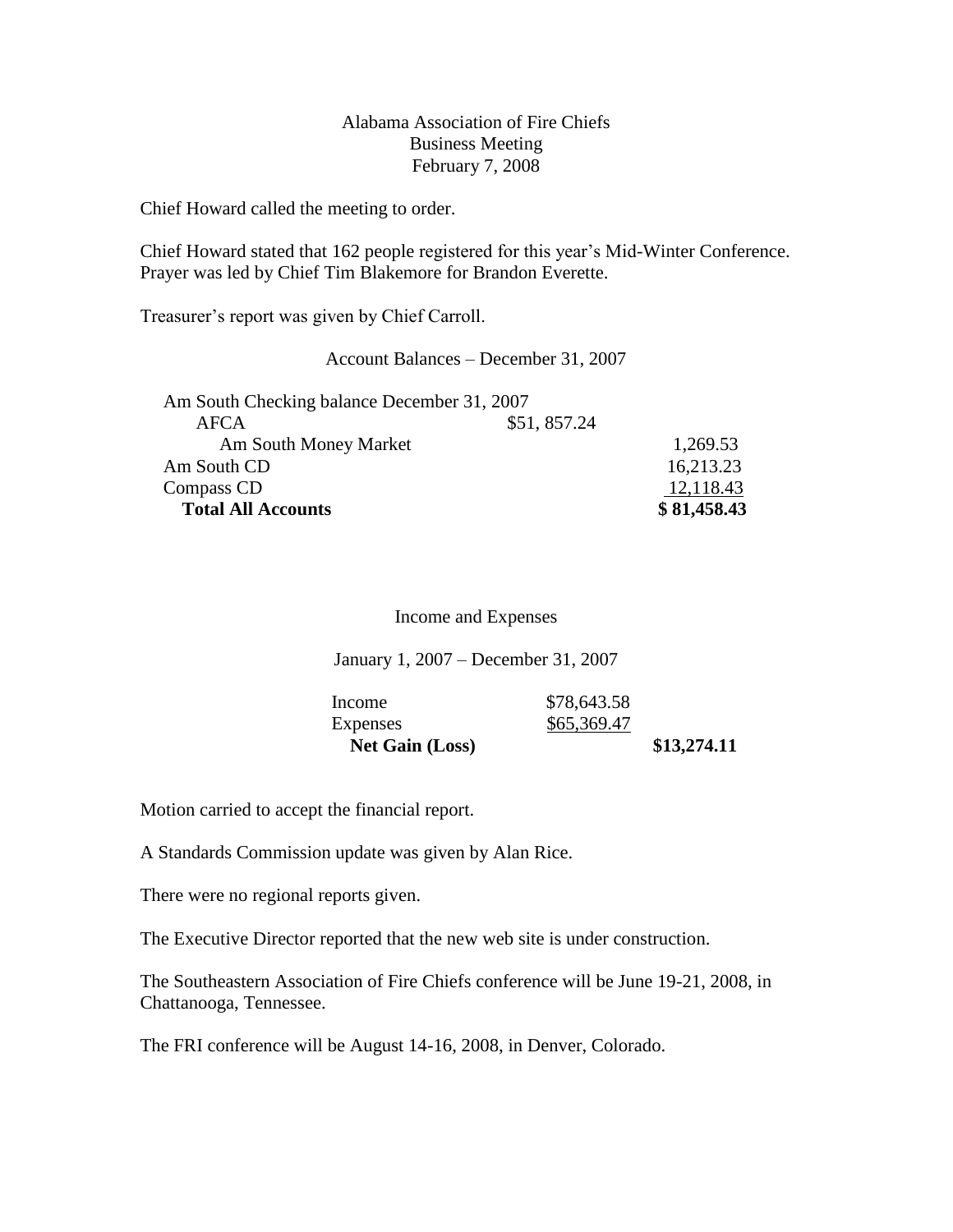# Alabama Association of Fire Chiefs Business Meeting February 7, 2008

Each member of AAFC is encouraged to sign the national seat belt pledge to always wear seat belts.

The U.S. House Bill #980 on collective bargaining has passed the House. This bill gives the right to firefighters to join unions, to bargain for wages, equipment, etc. This legislation could affect Alabama departments.

There were no committee reports given.

In old business, a discussion was held concerning the annual Summer Conference. Several sites were mentioned including Florida. A motion and second was made to look into Point Clear for the July, 2010, conference. Motion carried.

In new business, it was recommended to revise and update the constitution and by-laws of the Association.

A motion and second was made to pay the travel expenses to the Southeastern Presidential Forum for Chief Howard and to also pay any expenses not covered by the Southeastern Association. Motion carried.

Chief Ledbetter gave the Nomination Committee report:

President - Michael O'Conner; Since there were no nominations from the floor, Chief Ledbetter cast the vote for Chief O'Conner.

 Vice-President - Paul McDougle; Since there were no nominations from the floor, Chief Ledbetter cast the vote for Chief McDougle.

 Second Vice-President – A.J. Martin and Dewey Stringfellow were nominated. A vote was taken with A.J. Martin receiving the most votes.

 Treasurer – Chief John Lord; Since there were no nominations from the floor, Chief Ledbetter cast the vote for Chief Lord.

A presentation on Pandemic Influenza was given by Jim St Johns.

A motion and second was made to support the residential sprinkler resolution. Motion carried. The resolution reads as follows: